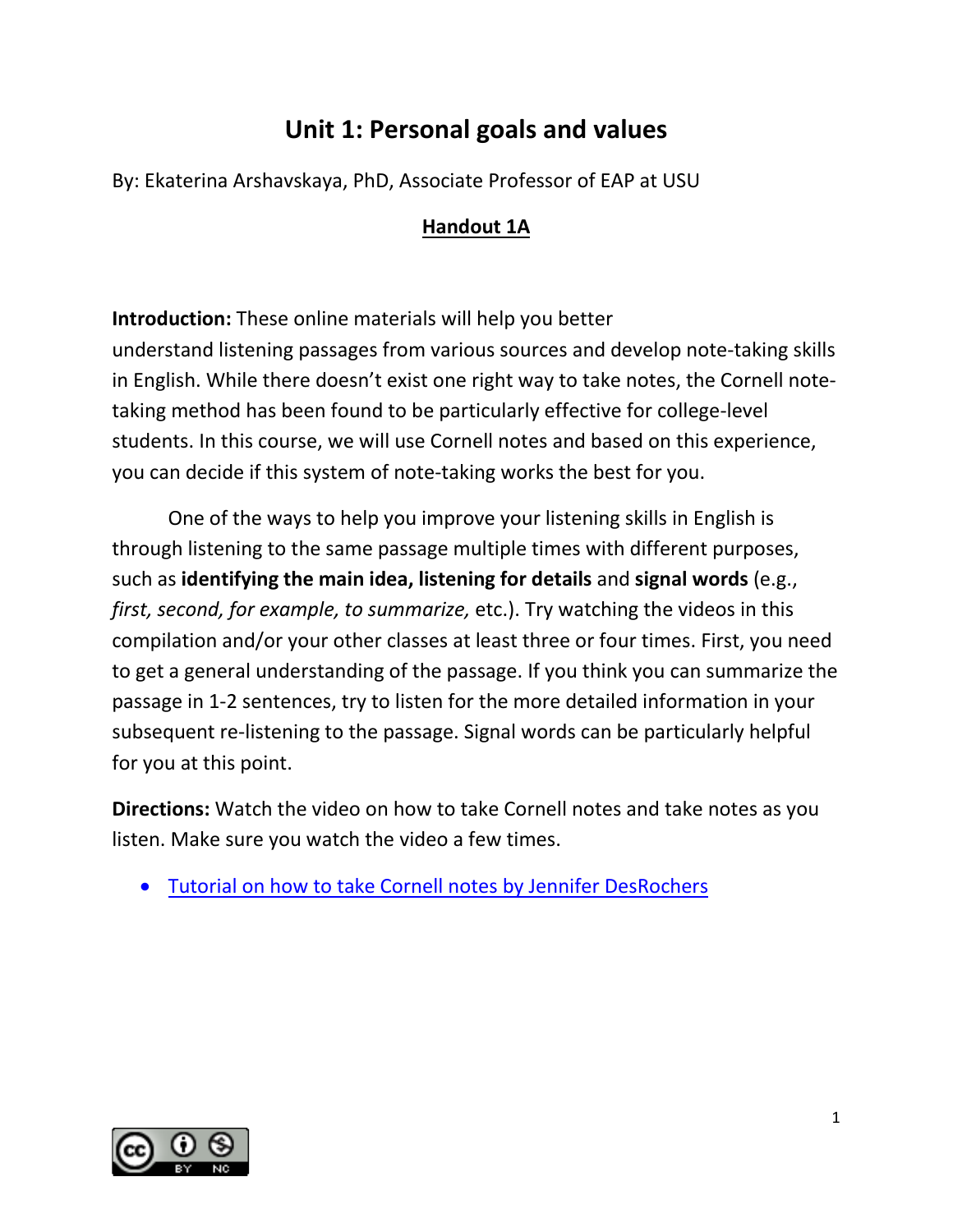## **Handout 1B**

**Introduction:** In this unit, we will talk about personal values and goals. We will also watch the TED Talk *3 Things I Learned while My Plane Crashed* by Ric Elias and practice a new listening strategy – **predicting the content**. This strategy can help you activate knowledge related to a particular topic and as a result, you can understand the passage better. Here are some warm-up questions to prepare for watching the video:

- Who is Ric Elias, in your opinion?
- What things might he have learned while his plane crashed?
- Why did he decide to share his personal story with the audience?

**Directions:** Now, let's watch the video and check your predictions. Make sure to take Cornell notes as you watch.

• TED Talk *[3 Things I Learned while My Plane Crashed by Ric Elias](https://www.ted.com/talks/ric_elias_3_things_i_learned_while_my_plane_crashed)*

**Extension Activities:** In order to help students retain new listening strategies and practice new vocabulary, students also create a personal website. *E-portfolios* facilitated by *Canvas* (a cloud-based learning management system) can be used as a personal website. For this unit, students start working on websites by creating a personal introduction page with a focus on personal values and goals. Also, they find a favorite [TED Talk](https://www.ted.com/talks) and start a new page with its information (including the link), summary, and a personal reaction (why they chose this video and how it helps them personally or professionally). They add a mini-dictionary with 5 new/important words from the favorite TED Talk (including definitions, sample sentences, and images). They allow the teacher and classmates to access their websites.